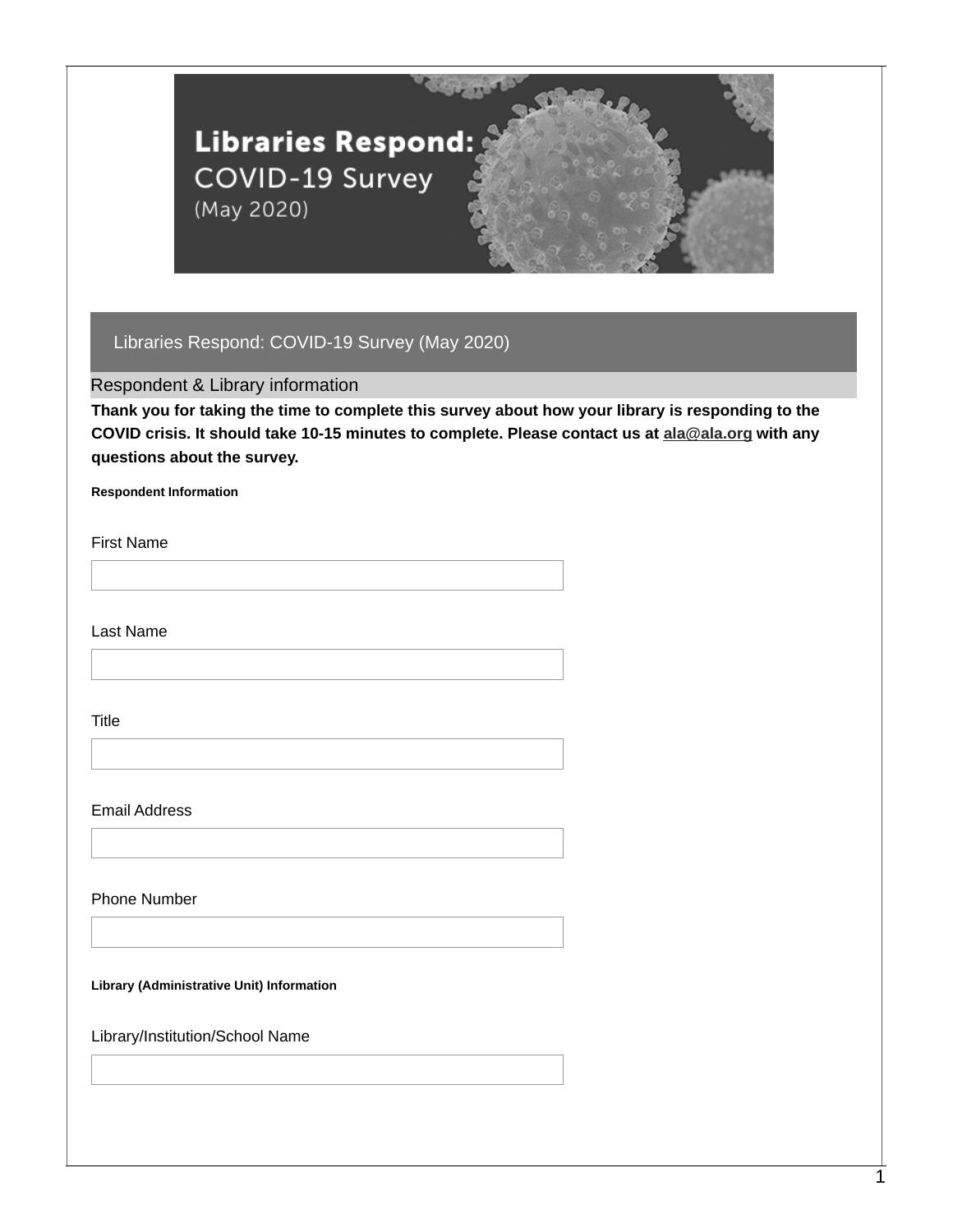| City (central location)<br>State<br>$\hat{\mathbf{z}}$<br>Academic<br>K-12 School<br>Public<br>Other (please specify) |  |
|-----------------------------------------------------------------------------------------------------------------------|--|
|                                                                                                                       |  |
| Zip Code<br>* Library Type                                                                                            |  |
|                                                                                                                       |  |
|                                                                                                                       |  |
|                                                                                                                       |  |
|                                                                                                                       |  |
|                                                                                                                       |  |
|                                                                                                                       |  |
|                                                                                                                       |  |
|                                                                                                                       |  |
|                                                                                                                       |  |
|                                                                                                                       |  |
|                                                                                                                       |  |
|                                                                                                                       |  |
|                                                                                                                       |  |
|                                                                                                                       |  |
|                                                                                                                       |  |
|                                                                                                                       |  |
|                                                                                                                       |  |
|                                                                                                                       |  |
|                                                                                                                       |  |
|                                                                                                                       |  |
|                                                                                                                       |  |
|                                                                                                                       |  |
|                                                                                                                       |  |
|                                                                                                                       |  |
|                                                                                                                       |  |
|                                                                                                                       |  |
|                                                                                                                       |  |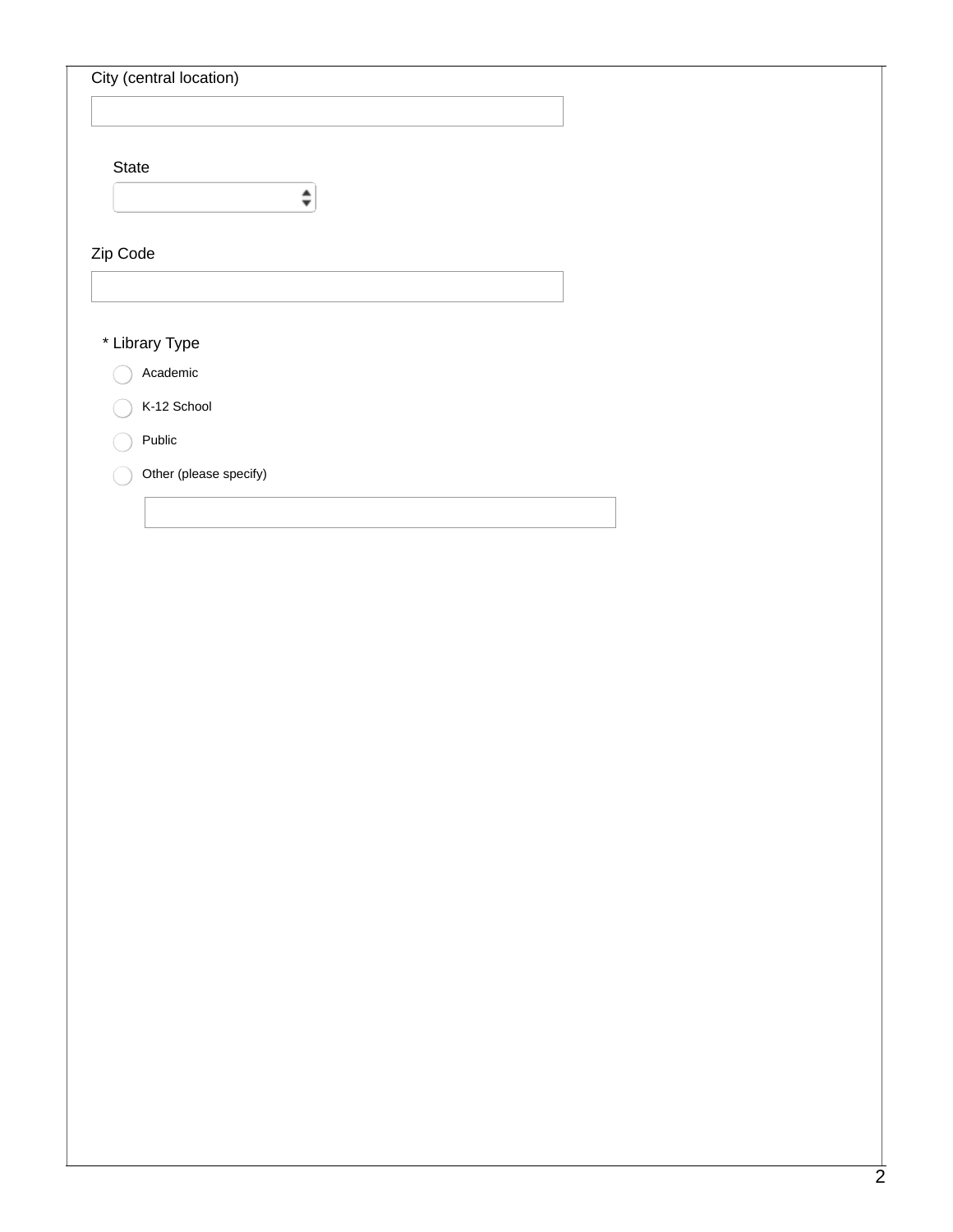

### Academic library type

#### Carnegie Classification [\(Institution](https://carnegieclassifications.iu.edu/lookup/lookup.php) Lookup)

- Doctoral
- Master's Colleges and Universities
- Baccalaureate Colleges
- Community Colleges
- Tribal Colleges
- Special Focus
- Other (please specify)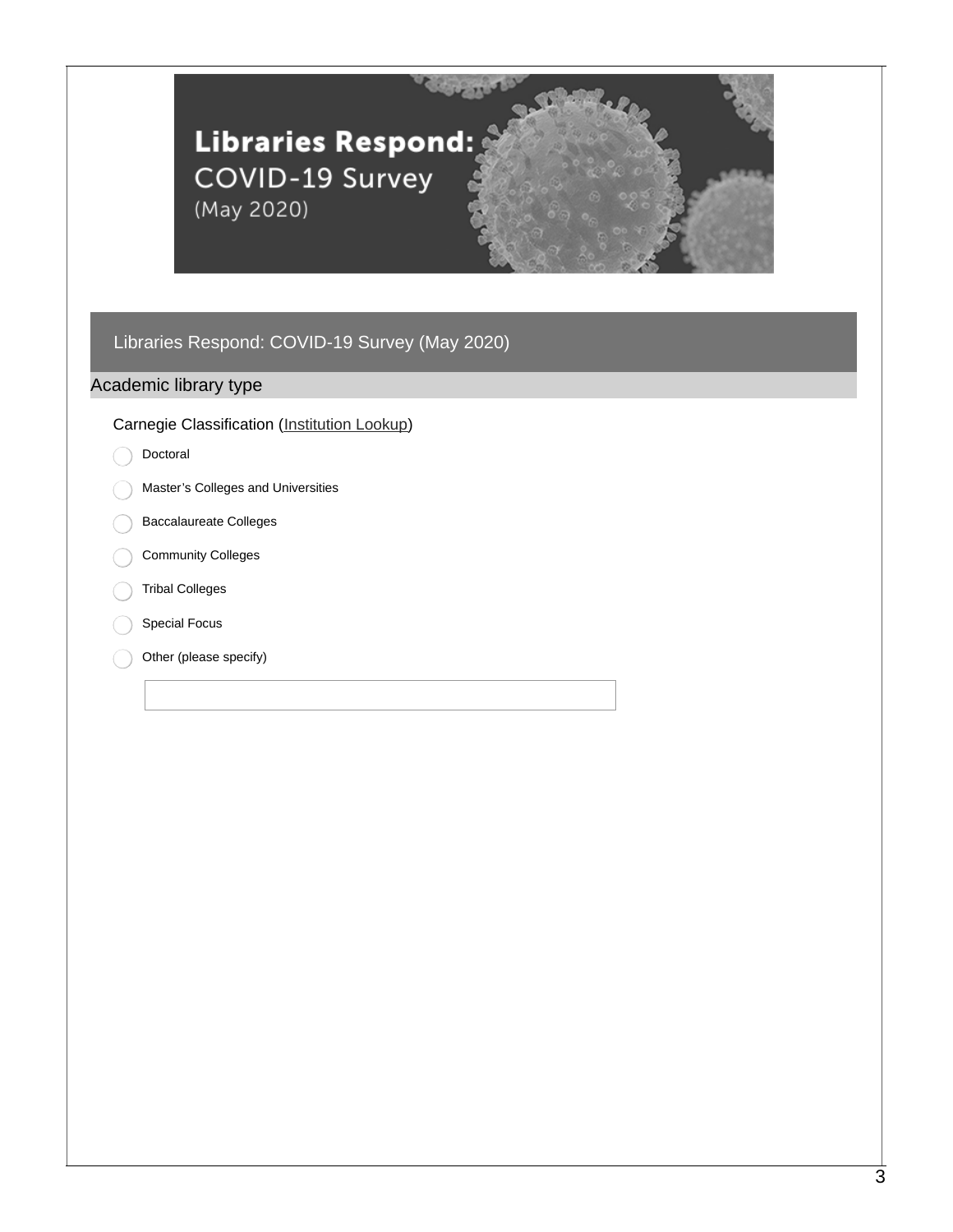|                                                                                                                          | Libraries Respond:<br>COVID-19 Survey<br>(May 2020)<br>Libraries Respond: COVID-19 Survey (May 2020)   |
|--------------------------------------------------------------------------------------------------------------------------|--------------------------------------------------------------------------------------------------------|
| K-12 library type                                                                                                        |                                                                                                        |
|                                                                                                                          |                                                                                                        |
| Rural                                                                                                                    | School setting (please select the community setting that best describes where your school is located). |
| Suburban                                                                                                                 |                                                                                                        |
| Urban                                                                                                                    |                                                                                                        |
| Other                                                                                                                    |                                                                                                        |
| Pre-k<br>Kindergarten<br>1st<br>2nd<br>$\overline{\phantom{0}}$<br>3rd<br>4th<br>5th<br>6th<br>7th<br>8th<br>9th<br>10th |                                                                                                        |
| $11th$                                                                                                                   |                                                                                                        |
| 12th                                                                                                                     |                                                                                                        |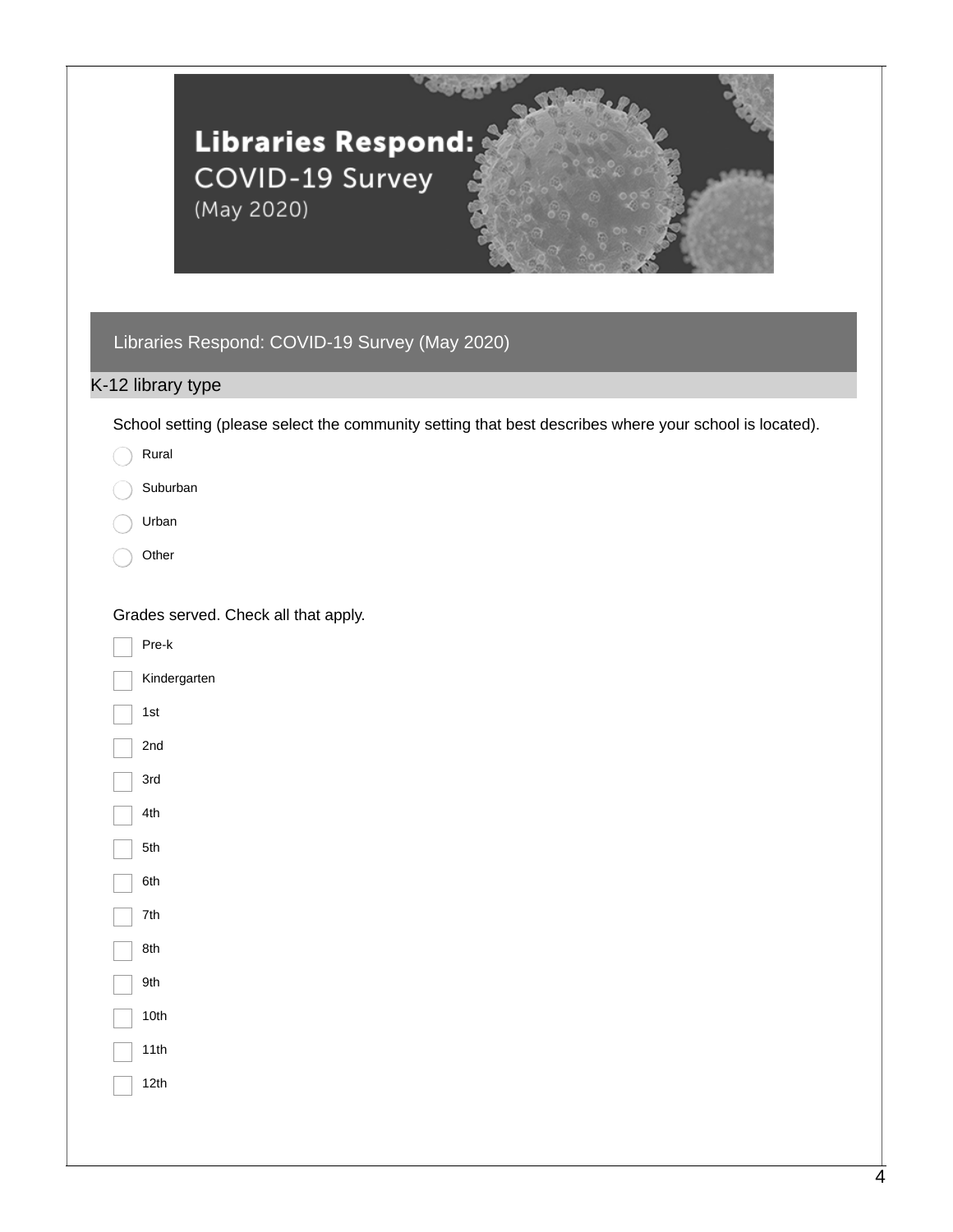

Public Library designation

FSCS ID, if known Locate **[FSCS](https://www.techsoup.org/support/articles-and-how-tos/how-to-find-your-fscs-id-for-your-public-library) ID** at **[IMLS](https://www.imls.gov/labs)** Labs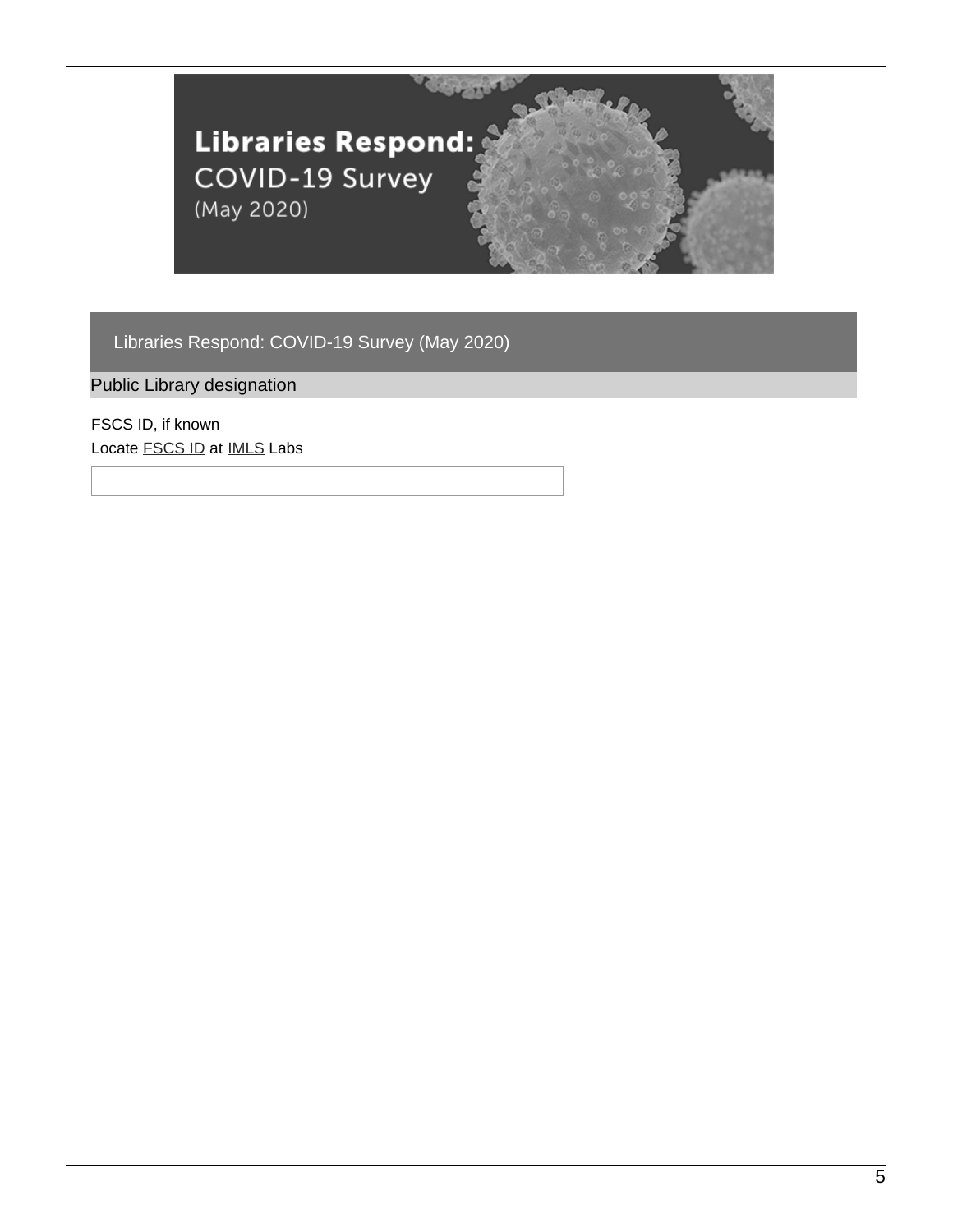

#### Library building status

### **With respect to your community, what is the current status of your library building(s)? Select the option that best fits your situation.**

All locations are fully closed

Some locations are fully closed, others are still fully open.

The community can only make appointments to access resources inside at least one of the buildings

Limited numbers of patrons are permitted into the library at any one time

Patrons are able to access materials through curbside pick up

The library is open to all patrons (no restrictions)

Other (please specify)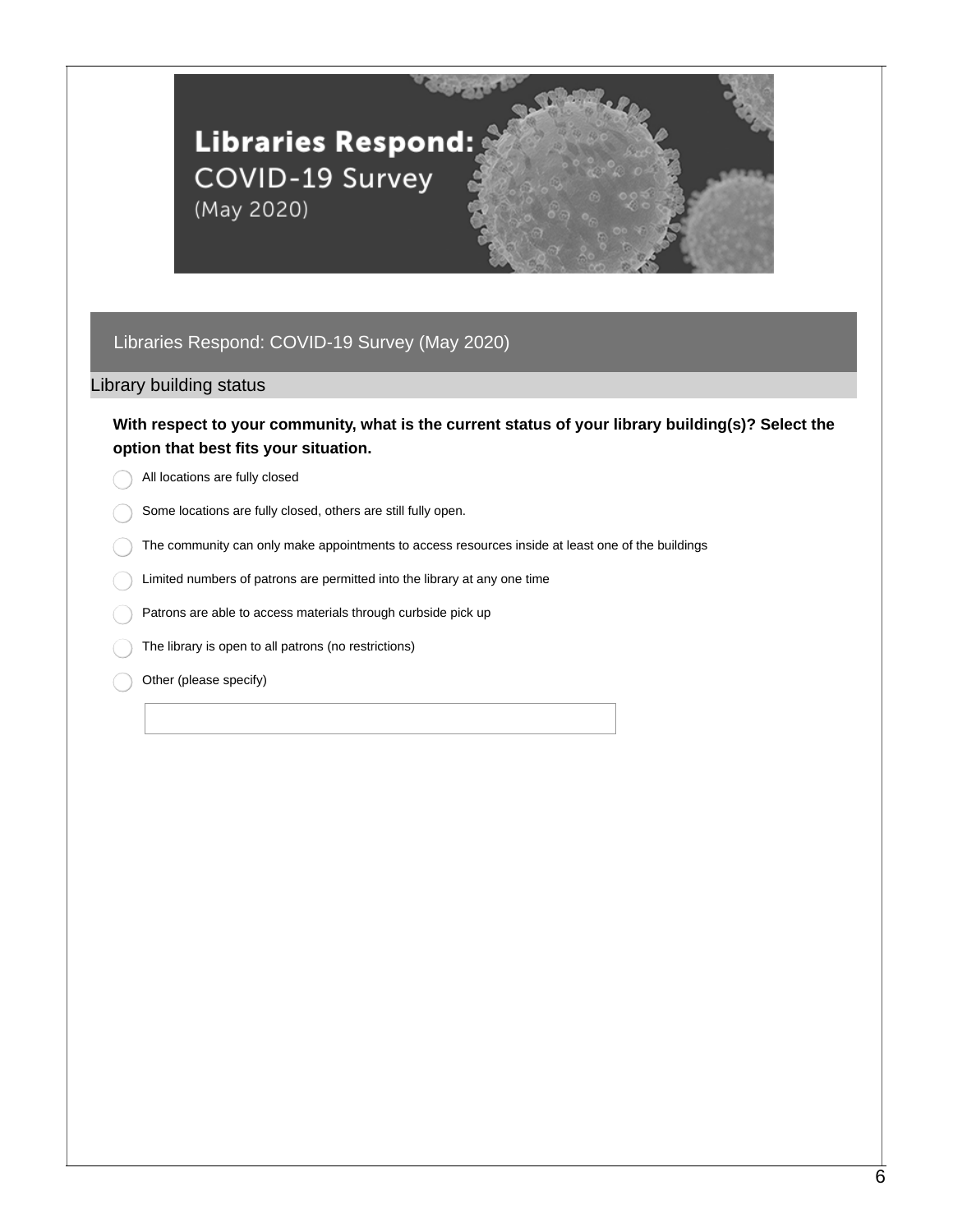

#### Re-opening timeline

**When do you plan to start re-opening the library building(s) to the community? Select the option that best fits your situation.**

Less than two weeks

- Between two weeks and one month
- More than one month, but less than two months
- Two months or more
- Unknown
- Other (please specify)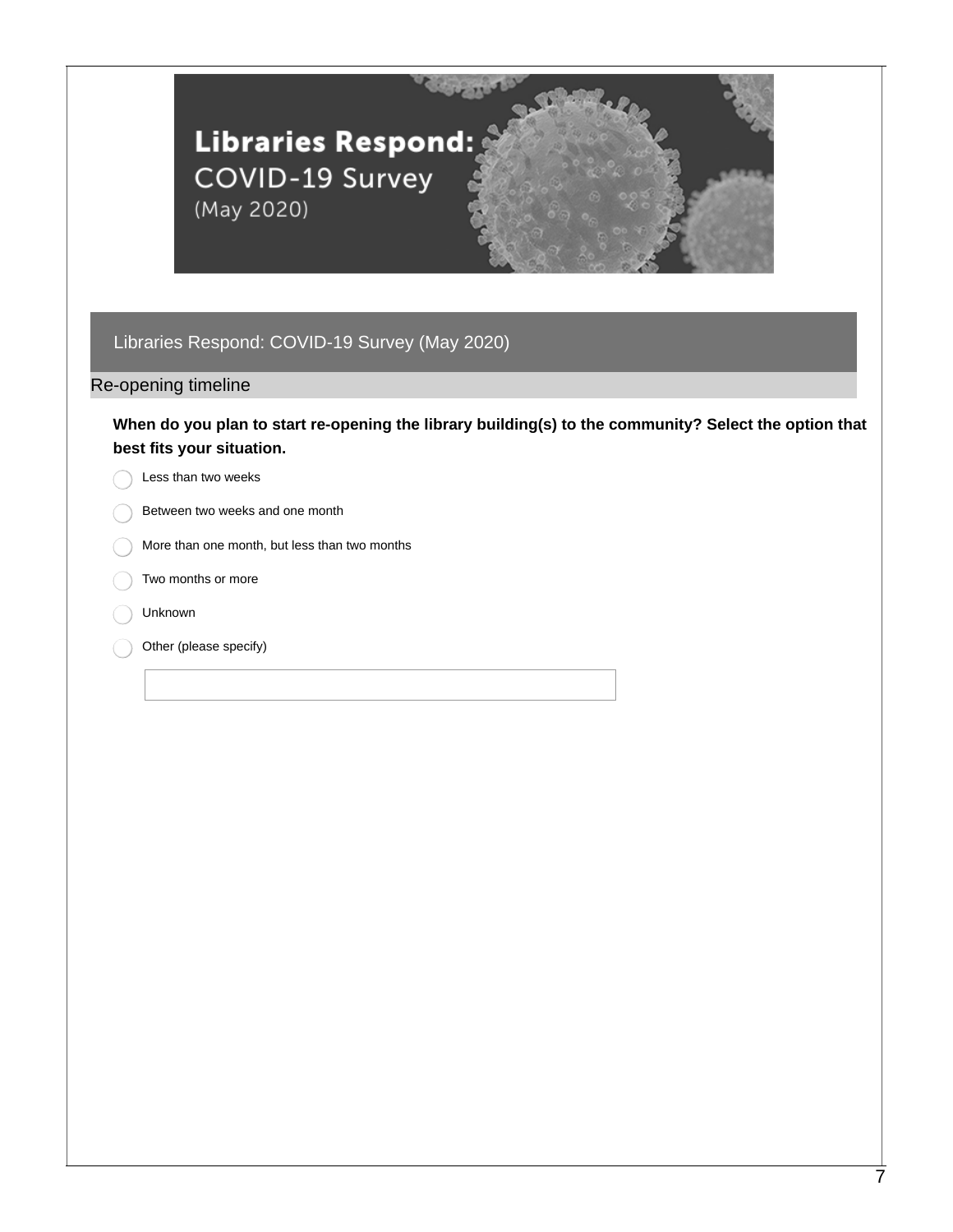| Libraries Respond:<br>COVID-19 Survey<br>(May 2020)                                                                       |  |
|---------------------------------------------------------------------------------------------------------------------------|--|
|                                                                                                                           |  |
| Libraries Respond: COVID-19 Survey (May 2020)                                                                             |  |
| <b>Community Response</b>                                                                                                 |  |
| What type of in-person access do you envision offering to your community in the next 3-6<br>months? Check all that apply. |  |
| Library never closed to the community                                                                                     |  |
| By appointment only                                                                                                       |  |
| Implementing social distancing policies                                                                                   |  |
| Curbside services                                                                                                         |  |
| Delivery to patrons                                                                                                       |  |
| At partner locations (e.g. senior homes, food pantries)                                                                   |  |
| Unlimited access                                                                                                          |  |
| Unknown                                                                                                                   |  |
| Do not plan to open to public                                                                                             |  |
| Other (please specify)                                                                                                    |  |
|                                                                                                                           |  |
|                                                                                                                           |  |
|                                                                                                                           |  |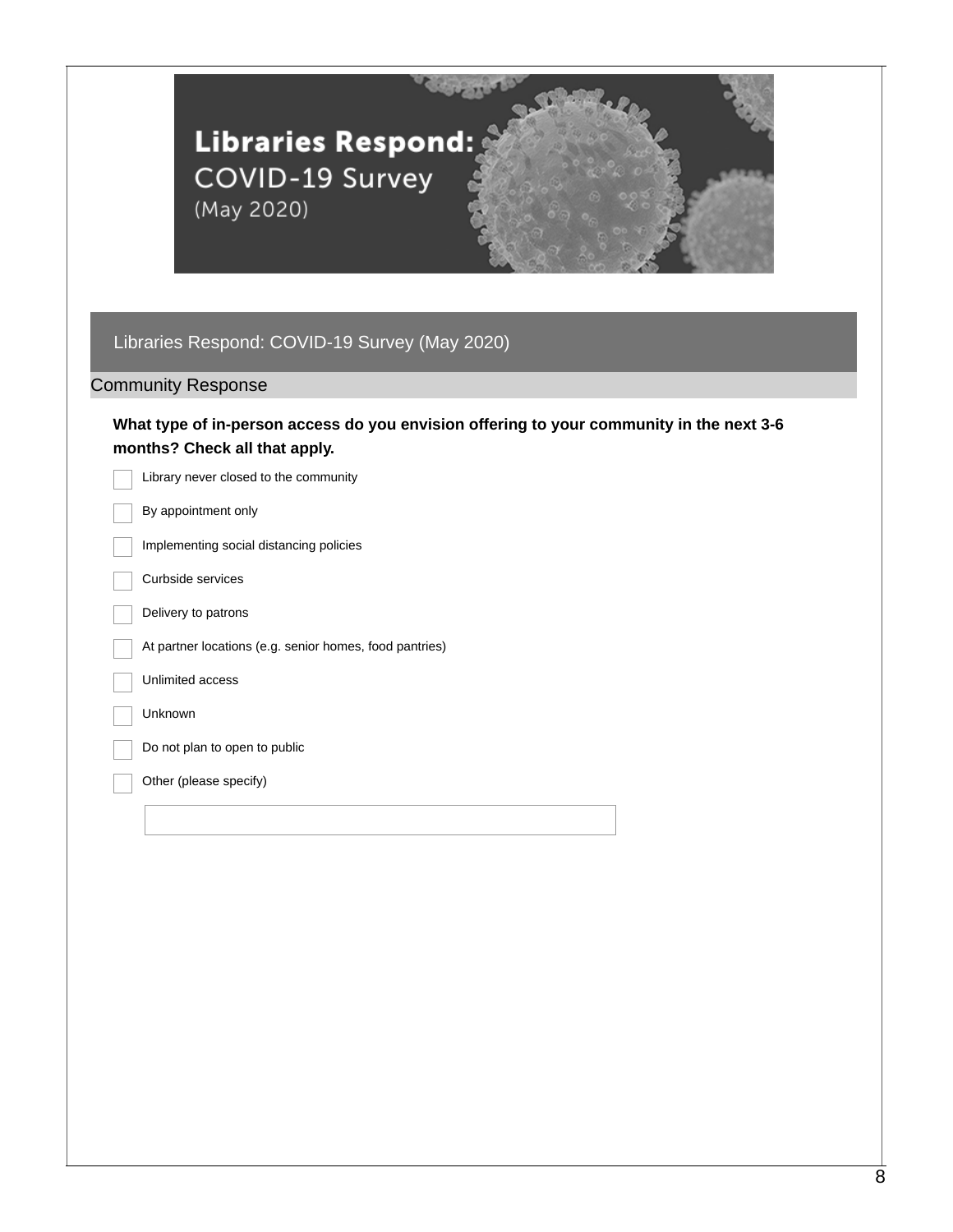| To your knowledge, which of the following crisis-related processes or procedures will be/are in place                   |
|-------------------------------------------------------------------------------------------------------------------------|
| in your building? Check all that apply.                                                                                 |
| Health and safety protocols for staff                                                                                   |
| Deep clean of interior spaces                                                                                           |
| Sanitation/quarantining of materials                                                                                    |
| Social distancing requirements for patrons                                                                              |
| Phased re-opening of operations                                                                                         |
| New or revised support services that require staffing (e.g. remote work, trauma response)                               |
| Not sure                                                                                                                |
| Other (please specify)                                                                                                  |
|                                                                                                                         |
|                                                                                                                         |
| Please share your library's plan(s), process(es), or procedures. You can write text in the box, enter                   |
| URLs, use the "upload a file" option to share PDFs, or email files to ala@ala.org.                                      |
|                                                                                                                         |
|                                                                                                                         |
|                                                                                                                         |
| Share a file:                                                                                                           |
| <b>Choose File</b><br><b>Choose File</b><br>No file chosen                                                              |
|                                                                                                                         |
| * What do you anticipate will be patrons' top three most urgent needs in the next 6 months?                             |
| Access to physical materials and/or special collections                                                                 |
| Addressing patron health and safety questions                                                                           |
| Application support for government services (e.g., unemployment benefits, small business loans, homelessness resources) |
| Faculty/teacher support (e.g. research assistance, online teaching support)                                             |
| Job search and application support                                                                                      |
|                                                                                                                         |
| Promoting and supporting participation in 2020 Census                                                                   |
| Providing summer learning opportunities                                                                                 |
| Public access to computers and the internet                                                                             |
| Skill building for unemployed workers                                                                                   |
| Student success (e.g. assignment completion)                                                                            |
| None of the above                                                                                                       |
| Other (please specify)                                                                                                  |
|                                                                                                                         |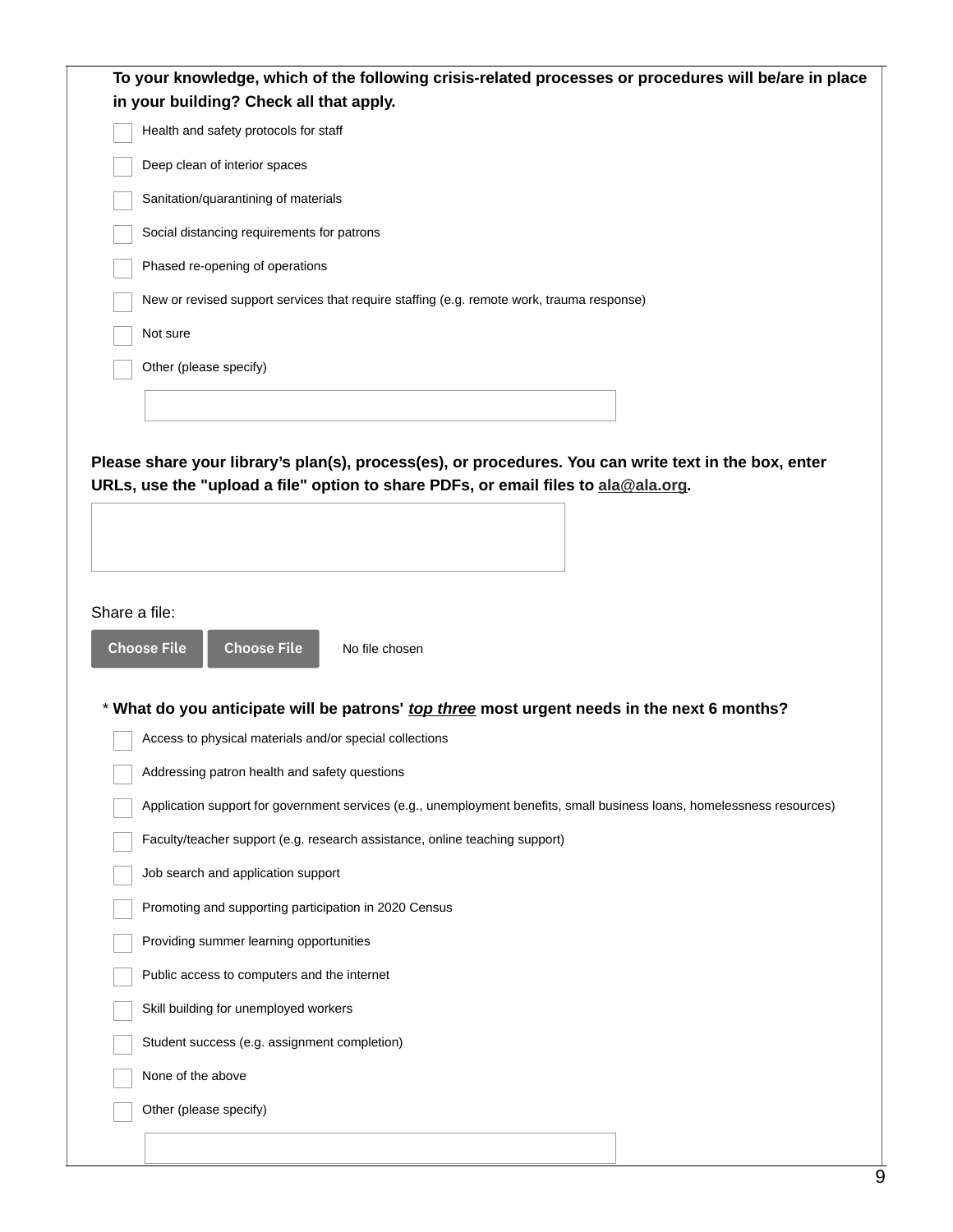| What steps have library staff taken or are planning to take to address student needs? Check all that<br>apply. |
|----------------------------------------------------------------------------------------------------------------|
| Assisting students with distance learning                                                                      |
| Developing new "how to" resources for accessing virtual resources                                              |
| Developing new summer enrichment learning activities for students                                              |
| Digitizing materials for student remote use                                                                    |
| Lending hotspots for students to use for home internet access                                                  |
| Mailing or delivering resources to the home                                                                    |
| Photocopying materials for student use                                                                         |
| Providing access to textbooks and other resources for student use                                              |
| Providing curbside pickup                                                                                      |
| Purchasing and/or curating additional online research and/or homework resources                                |
| Securing and/or distributing devices for students who lack access to laptops or tablets for classwork          |
| Transitioning summer learning programs from in-person to virtual                                               |
| Virtual reference (via email, phone, chat)                                                                     |
| Not sure                                                                                                       |
| None of the above                                                                                              |
| Other (please specify)                                                                                         |
|                                                                                                                |
|                                                                                                                |
|                                                                                                                |
|                                                                                                                |
|                                                                                                                |
|                                                                                                                |
|                                                                                                                |
|                                                                                                                |
|                                                                                                                |
|                                                                                                                |
|                                                                                                                |
|                                                                                                                |
|                                                                                                                |
|                                                                                                                |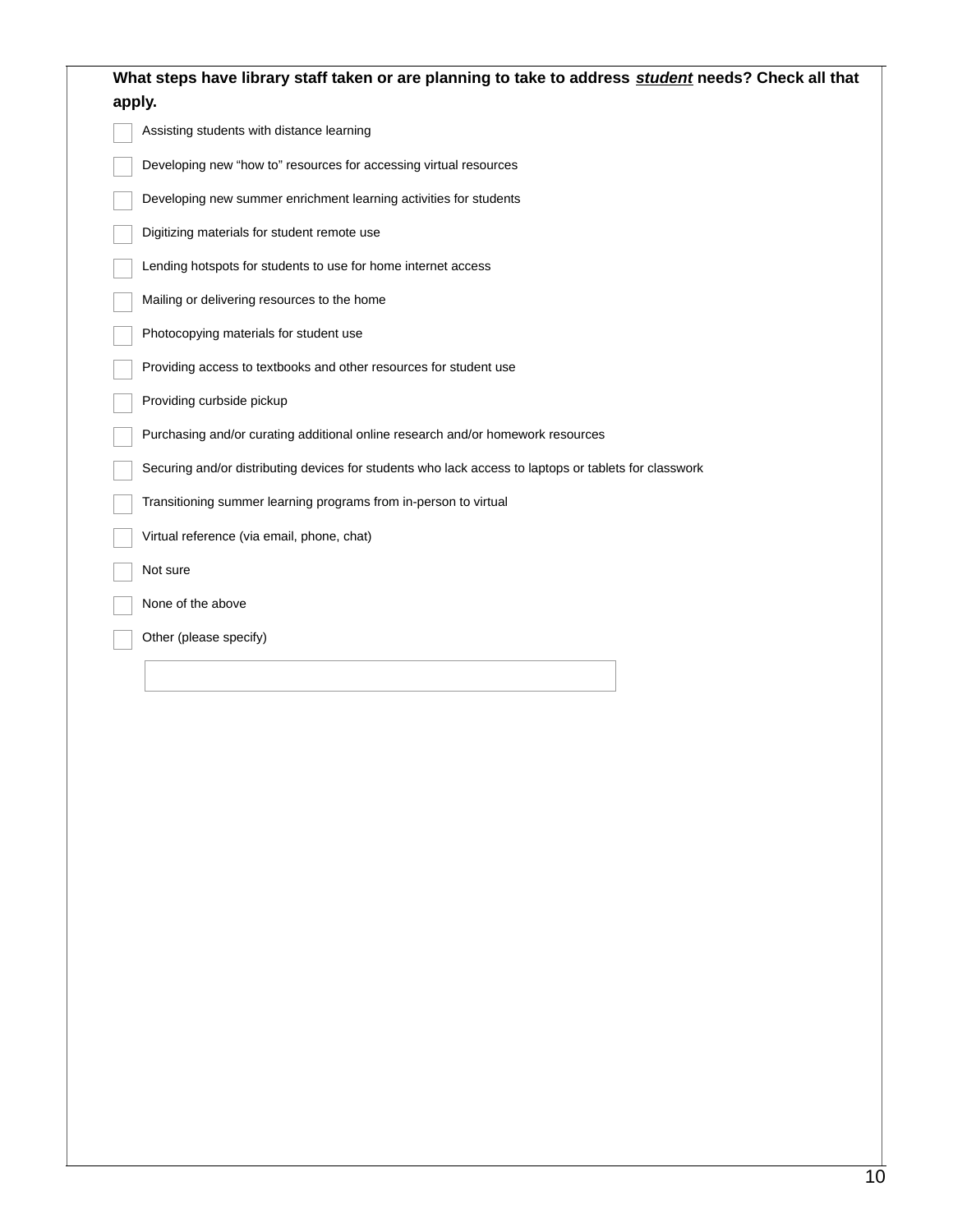|                                     | needs? Check all that apply.                                                                                                                                                                                     |                |  |  |
|-------------------------------------|------------------------------------------------------------------------------------------------------------------------------------------------------------------------------------------------------------------|----------------|--|--|
|                                     | Aiding teachers and faculty with distance education and research                                                                                                                                                 |                |  |  |
|                                     | Assisting with research lab reopening plans/other research continuity plans                                                                                                                                      |                |  |  |
|                                     | Developing new "how to" resources for accessing virtual resources                                                                                                                                                |                |  |  |
|                                     | Increasing access to open research in support of COVID-19                                                                                                                                                        |                |  |  |
|                                     | Mailing or delivering resources to the home                                                                                                                                                                      |                |  |  |
|                                     | Providing curbside pickup                                                                                                                                                                                        |                |  |  |
|                                     | Purchasing and/or curating additional online research resources                                                                                                                                                  |                |  |  |
|                                     | Purchasing research information (includes negotiating licensing contracts)                                                                                                                                       |                |  |  |
|                                     | Virtual reference (via email, phone, chat)                                                                                                                                                                       |                |  |  |
|                                     | Working with faculty/teachers to create new open textbooks or other educational materials                                                                                                                        |                |  |  |
| Not sure                            |                                                                                                                                                                                                                  |                |  |  |
| None of the above                   |                                                                                                                                                                                                                  |                |  |  |
|                                     | Other (please specify)                                                                                                                                                                                           |                |  |  |
|                                     | Please share more about your library's crisis-response activities, including any barriers you might be<br>experiencing. You can write text in the box, enter URLs, use the "upload a file" option to share PDFs, |                |  |  |
|                                     | or email files to ala@ala.org.                                                                                                                                                                                   |                |  |  |
|                                     |                                                                                                                                                                                                                  |                |  |  |
|                                     |                                                                                                                                                                                                                  |                |  |  |
|                                     |                                                                                                                                                                                                                  |                |  |  |
| Share a file:<br><b>Choose File</b> | <b>Choose File</b>                                                                                                                                                                                               | No file chosen |  |  |
|                                     |                                                                                                                                                                                                                  |                |  |  |
|                                     |                                                                                                                                                                                                                  |                |  |  |
|                                     |                                                                                                                                                                                                                  |                |  |  |
|                                     |                                                                                                                                                                                                                  |                |  |  |
|                                     |                                                                                                                                                                                                                  |                |  |  |
|                                     |                                                                                                                                                                                                                  |                |  |  |
|                                     |                                                                                                                                                                                                                  |                |  |  |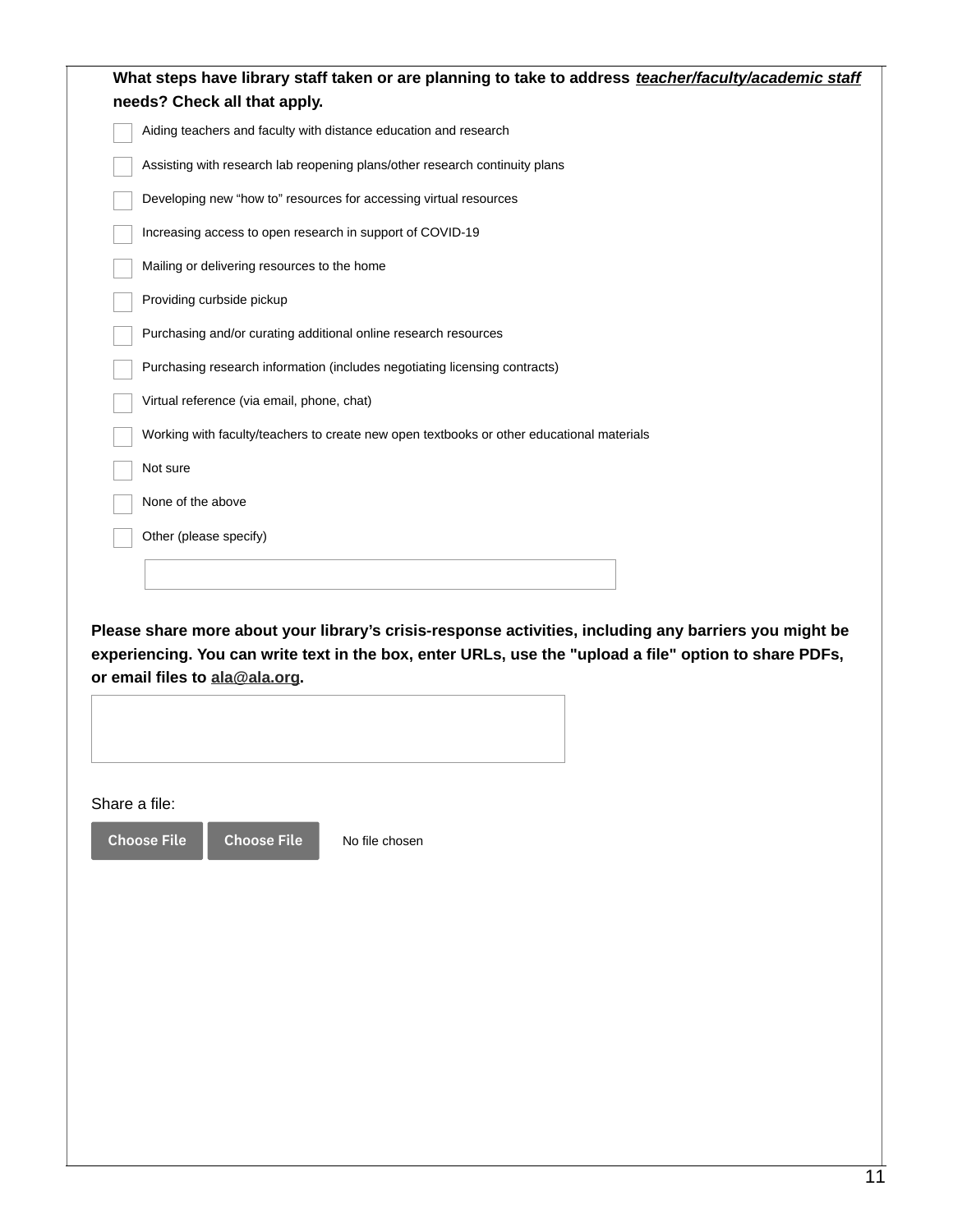| Addressing housing needs<br>Addressing hunger relief efforts<br>Assisting with non-emergency call center (e.g., 211) needs<br>Contact tracing<br>Developing new partnerships<br>Making or distributing Personal Protective Equipment (e.g., face shields or fabric masks)<br>Providing family-friendly facilities (e.g., for student parents)<br>Relocating staff or other departments (e.g. health, employment)<br>Not sure<br>N/A<br>None of the above<br>Other (please specify specific outreach strategies)<br>Please share any additional information that demonstrates library impact during the crisis such as<br>library usage statistics, stories, or news links. You can write text in the box, enter URLs, use the<br>"upload a file" option to share PDFs, or email files to ala@ala.org. Please also feel free to email<br>ala@ala.org with in-depth information.<br>Share a file:<br><b>Choose File</b><br><b>Choose File</b><br>No file chosen |  | How is the library supporting the crisis response in the community? Check all that apply. |
|---------------------------------------------------------------------------------------------------------------------------------------------------------------------------------------------------------------------------------------------------------------------------------------------------------------------------------------------------------------------------------------------------------------------------------------------------------------------------------------------------------------------------------------------------------------------------------------------------------------------------------------------------------------------------------------------------------------------------------------------------------------------------------------------------------------------------------------------------------------------------------------------------------------------------------------------------------------|--|-------------------------------------------------------------------------------------------|
|                                                                                                                                                                                                                                                                                                                                                                                                                                                                                                                                                                                                                                                                                                                                                                                                                                                                                                                                                               |  |                                                                                           |
|                                                                                                                                                                                                                                                                                                                                                                                                                                                                                                                                                                                                                                                                                                                                                                                                                                                                                                                                                               |  |                                                                                           |
|                                                                                                                                                                                                                                                                                                                                                                                                                                                                                                                                                                                                                                                                                                                                                                                                                                                                                                                                                               |  |                                                                                           |
|                                                                                                                                                                                                                                                                                                                                                                                                                                                                                                                                                                                                                                                                                                                                                                                                                                                                                                                                                               |  |                                                                                           |
|                                                                                                                                                                                                                                                                                                                                                                                                                                                                                                                                                                                                                                                                                                                                                                                                                                                                                                                                                               |  |                                                                                           |
|                                                                                                                                                                                                                                                                                                                                                                                                                                                                                                                                                                                                                                                                                                                                                                                                                                                                                                                                                               |  |                                                                                           |
|                                                                                                                                                                                                                                                                                                                                                                                                                                                                                                                                                                                                                                                                                                                                                                                                                                                                                                                                                               |  |                                                                                           |
|                                                                                                                                                                                                                                                                                                                                                                                                                                                                                                                                                                                                                                                                                                                                                                                                                                                                                                                                                               |  |                                                                                           |
|                                                                                                                                                                                                                                                                                                                                                                                                                                                                                                                                                                                                                                                                                                                                                                                                                                                                                                                                                               |  |                                                                                           |
|                                                                                                                                                                                                                                                                                                                                                                                                                                                                                                                                                                                                                                                                                                                                                                                                                                                                                                                                                               |  |                                                                                           |
|                                                                                                                                                                                                                                                                                                                                                                                                                                                                                                                                                                                                                                                                                                                                                                                                                                                                                                                                                               |  |                                                                                           |
|                                                                                                                                                                                                                                                                                                                                                                                                                                                                                                                                                                                                                                                                                                                                                                                                                                                                                                                                                               |  |                                                                                           |
|                                                                                                                                                                                                                                                                                                                                                                                                                                                                                                                                                                                                                                                                                                                                                                                                                                                                                                                                                               |  |                                                                                           |
|                                                                                                                                                                                                                                                                                                                                                                                                                                                                                                                                                                                                                                                                                                                                                                                                                                                                                                                                                               |  |                                                                                           |
|                                                                                                                                                                                                                                                                                                                                                                                                                                                                                                                                                                                                                                                                                                                                                                                                                                                                                                                                                               |  |                                                                                           |
|                                                                                                                                                                                                                                                                                                                                                                                                                                                                                                                                                                                                                                                                                                                                                                                                                                                                                                                                                               |  |                                                                                           |
|                                                                                                                                                                                                                                                                                                                                                                                                                                                                                                                                                                                                                                                                                                                                                                                                                                                                                                                                                               |  |                                                                                           |
|                                                                                                                                                                                                                                                                                                                                                                                                                                                                                                                                                                                                                                                                                                                                                                                                                                                                                                                                                               |  |                                                                                           |
|                                                                                                                                                                                                                                                                                                                                                                                                                                                                                                                                                                                                                                                                                                                                                                                                                                                                                                                                                               |  |                                                                                           |
|                                                                                                                                                                                                                                                                                                                                                                                                                                                                                                                                                                                                                                                                                                                                                                                                                                                                                                                                                               |  |                                                                                           |
|                                                                                                                                                                                                                                                                                                                                                                                                                                                                                                                                                                                                                                                                                                                                                                                                                                                                                                                                                               |  |                                                                                           |
|                                                                                                                                                                                                                                                                                                                                                                                                                                                                                                                                                                                                                                                                                                                                                                                                                                                                                                                                                               |  |                                                                                           |
|                                                                                                                                                                                                                                                                                                                                                                                                                                                                                                                                                                                                                                                                                                                                                                                                                                                                                                                                                               |  |                                                                                           |
|                                                                                                                                                                                                                                                                                                                                                                                                                                                                                                                                                                                                                                                                                                                                                                                                                                                                                                                                                               |  |                                                                                           |
|                                                                                                                                                                                                                                                                                                                                                                                                                                                                                                                                                                                                                                                                                                                                                                                                                                                                                                                                                               |  |                                                                                           |
|                                                                                                                                                                                                                                                                                                                                                                                                                                                                                                                                                                                                                                                                                                                                                                                                                                                                                                                                                               |  |                                                                                           |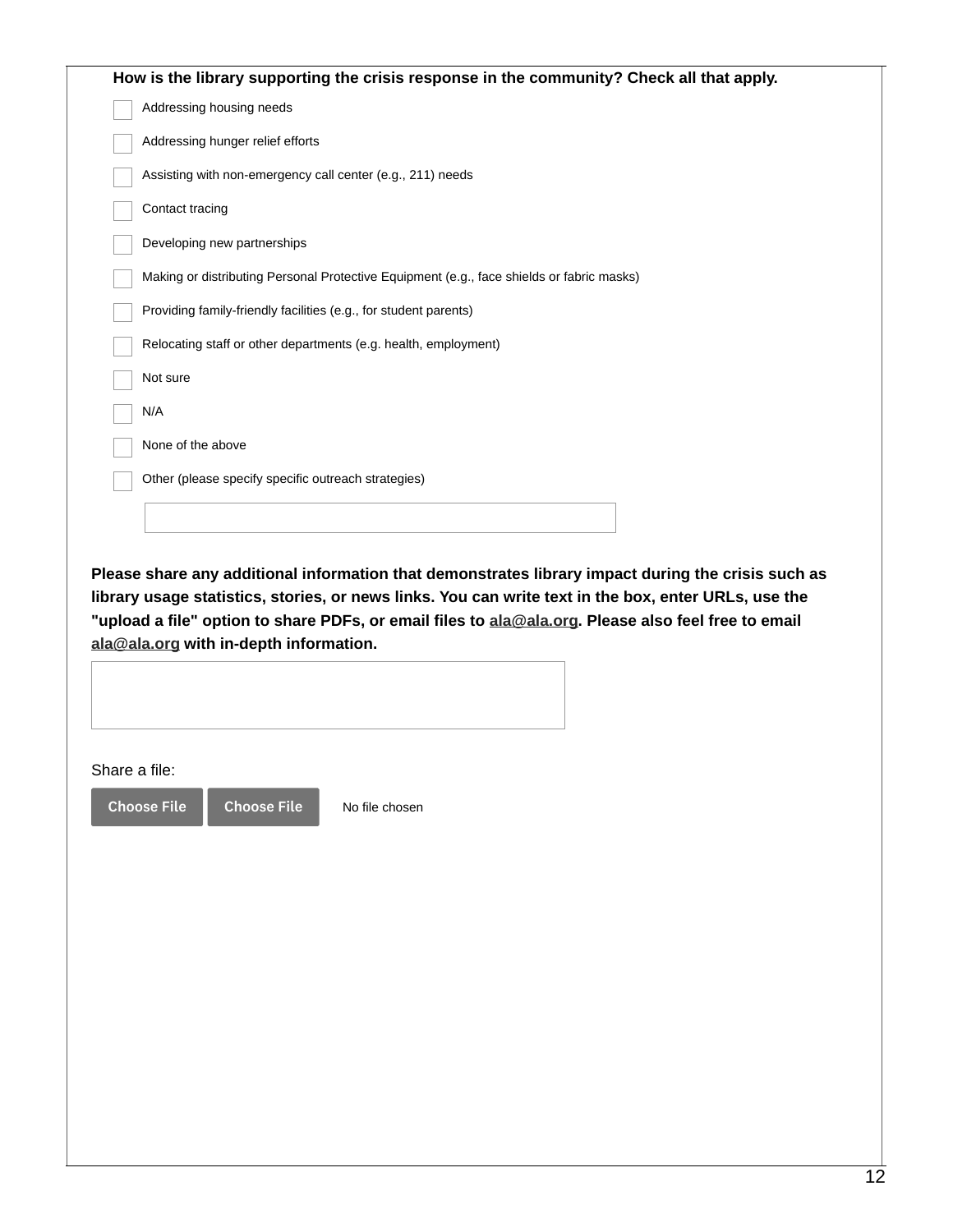

### **Challenges**

#### **What financial changes has the library made in response to the crisis** *to date***?**

|                                     | Eliminated | Significant<br>reduction | Some<br>reduction | No major<br>change | Some<br>increase | Significant<br>increase | Allocated<br>new funding | N/A |
|-------------------------------------|------------|--------------------------|-------------------|--------------------|------------------|-------------------------|--------------------------|-----|
| <b>Benefits</b>                     |            |                          |                   |                    |                  |                         |                          |     |
| Salary                              |            |                          |                   |                    |                  |                         |                          |     |
| <b>Planned hiring</b>               |            | in a                     |                   |                    |                  |                         |                          |     |
| Print collection budget             |            |                          |                   |                    |                  |                         |                          |     |
| Professional<br>development funding |            |                          |                   |                    |                  |                         |                          |     |
| Programs                            |            |                          |                   |                    |                  |                         |                          |     |
| Resuming operations                 |            |                          |                   |                    |                  |                         |                          |     |
| Services                            |            |                          |                   |                    |                  |                         |                          |     |
| Staffing                            |            |                          |                   |                    |                  |                         |                          |     |
| Other (please specify)              |            |                          |                   |                    |                  |                         |                          |     |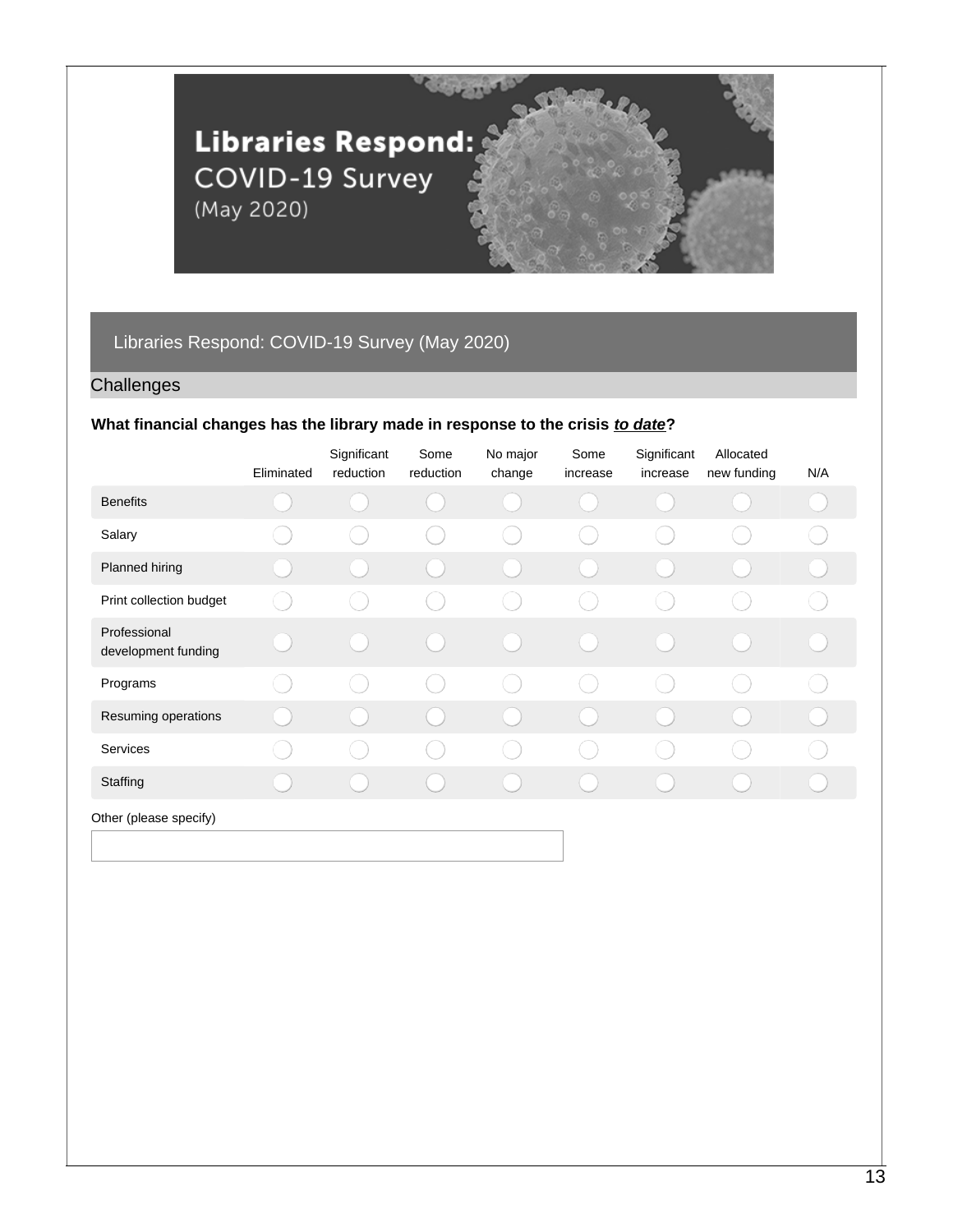## What financial changes do you anticipate being made by the library in response to the crisis in the *next 12 months***?**

|                                     | Eliminated | Significant<br>reduction | Some reduction | No major<br>change | Some increase | Significant<br>increase | Allocated<br>new<br>funding | N/A |
|-------------------------------------|------------|--------------------------|----------------|--------------------|---------------|-------------------------|-----------------------------|-----|
| <b>Benefits</b>                     |            |                          |                |                    |               |                         |                             |     |
| Salary                              |            |                          |                |                    |               |                         |                             |     |
| Planned hiring                      |            |                          |                |                    |               |                         |                             |     |
| Print collection budget             |            |                          |                |                    |               |                         |                             |     |
| Professional<br>development funding |            |                          |                |                    |               |                         |                             |     |
| Programs                            |            |                          |                |                    |               |                         |                             |     |
| Resuming operations                 |            |                          |                |                    |               |                         |                             |     |
| Services                            |            |                          |                |                    |               |                         |                             |     |
| Staffing                            |            |                          |                |                    |               |                         |                             |     |
| Other (please specify)              |            |                          |                |                    |               |                         |                             |     |

### **If applicable (otherwise skip this question), current staffing decreases as an estimated percentage of total staff**

| Full time staff: laid off                                                                      |                                                                                                                                             |  |
|------------------------------------------------------------------------------------------------|---------------------------------------------------------------------------------------------------------------------------------------------|--|
| Full time staff: furloughed                                                                    |                                                                                                                                             |  |
| Part time staff: laid off                                                                      |                                                                                                                                             |  |
| Part time staff: furloughed                                                                    |                                                                                                                                             |  |
| Other                                                                                          |                                                                                                                                             |  |
| Predetermined date<br>Until library is open to the public<br>Unknown<br>Other (please specify) | If applicable, otherwise skip this question, estimated length of furloughs<br>Dependent on governing authority (municipal government, etc.) |  |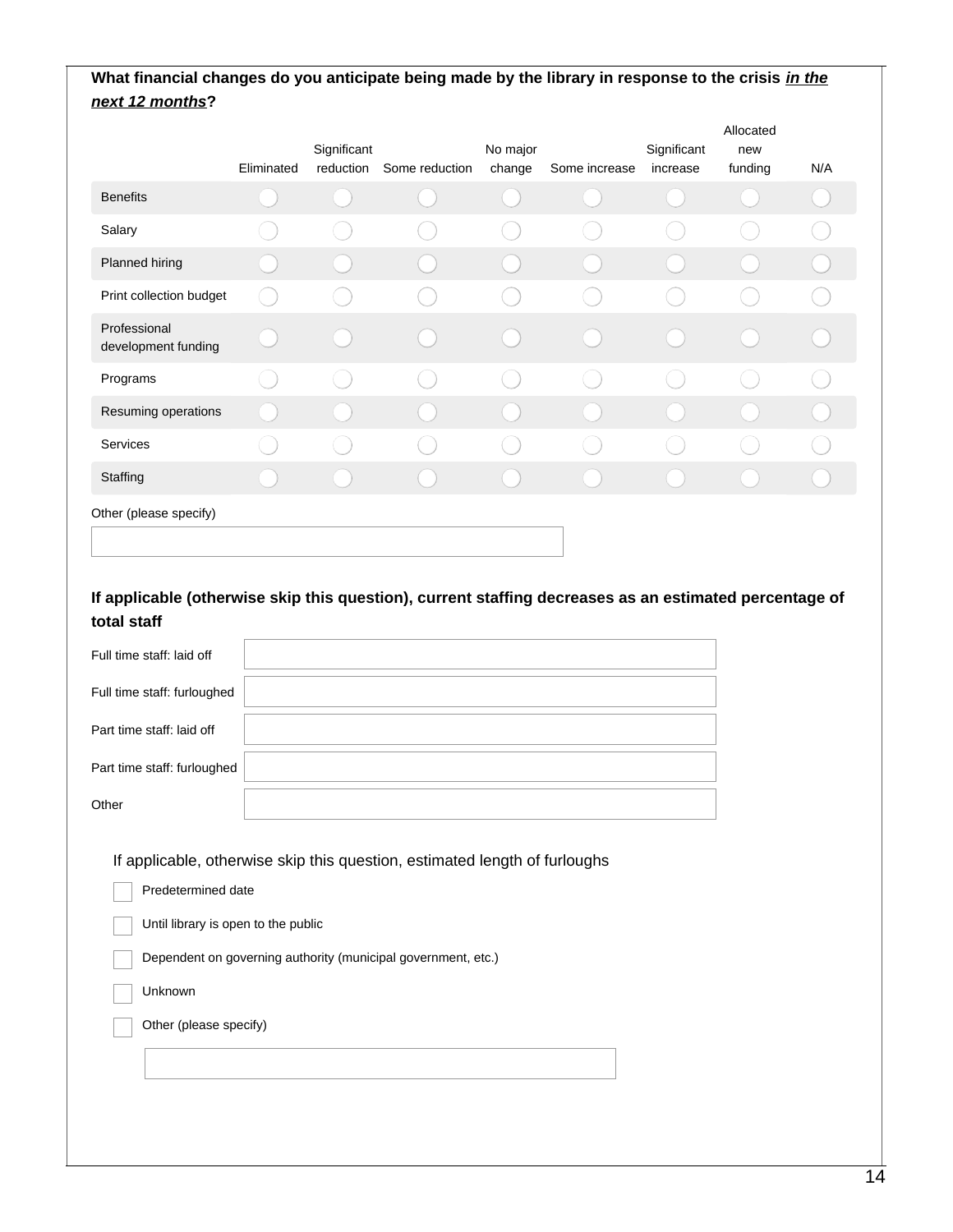Is there anything else you would like to tell us about your library's future needs or current challenges?